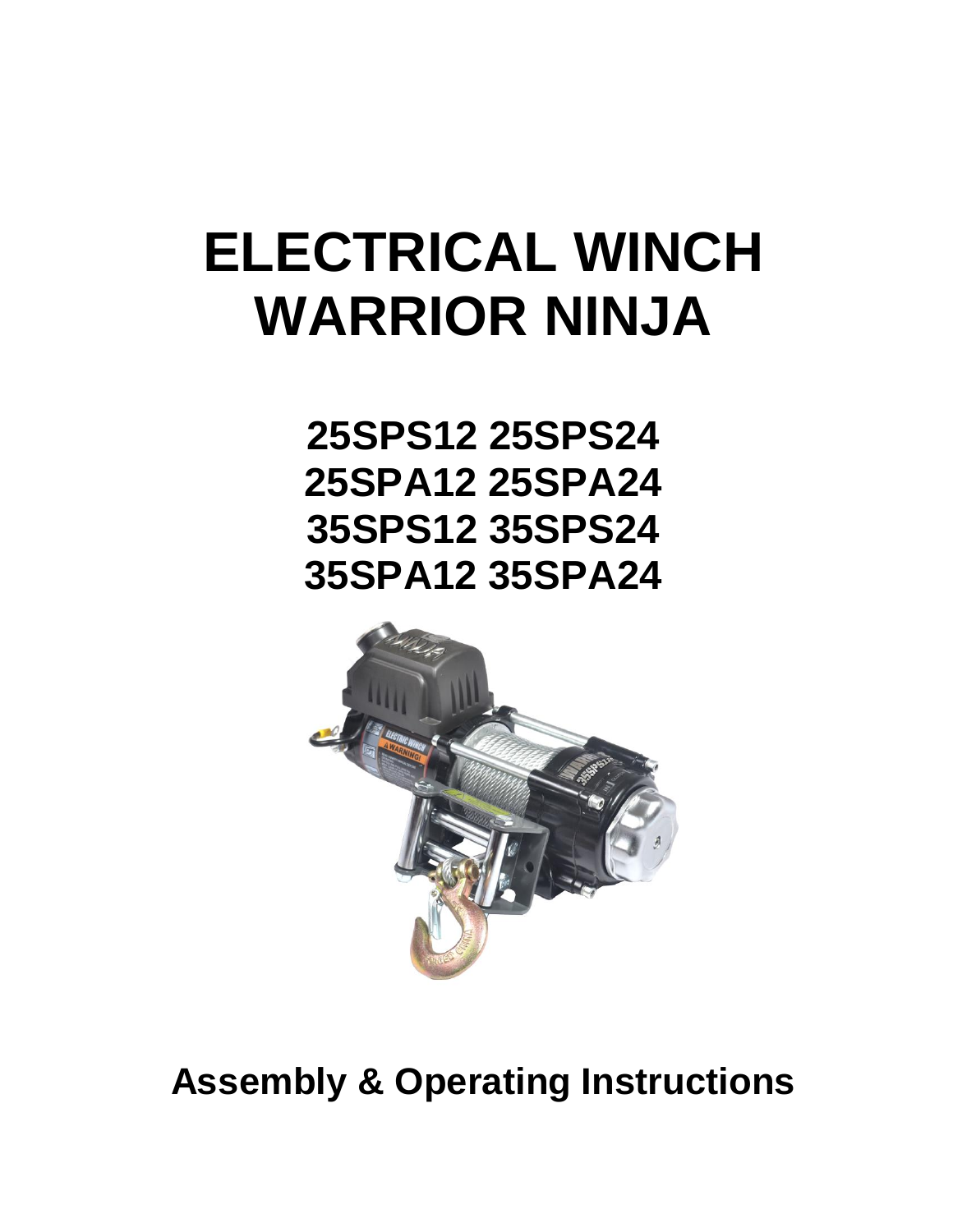# **CONTENTS**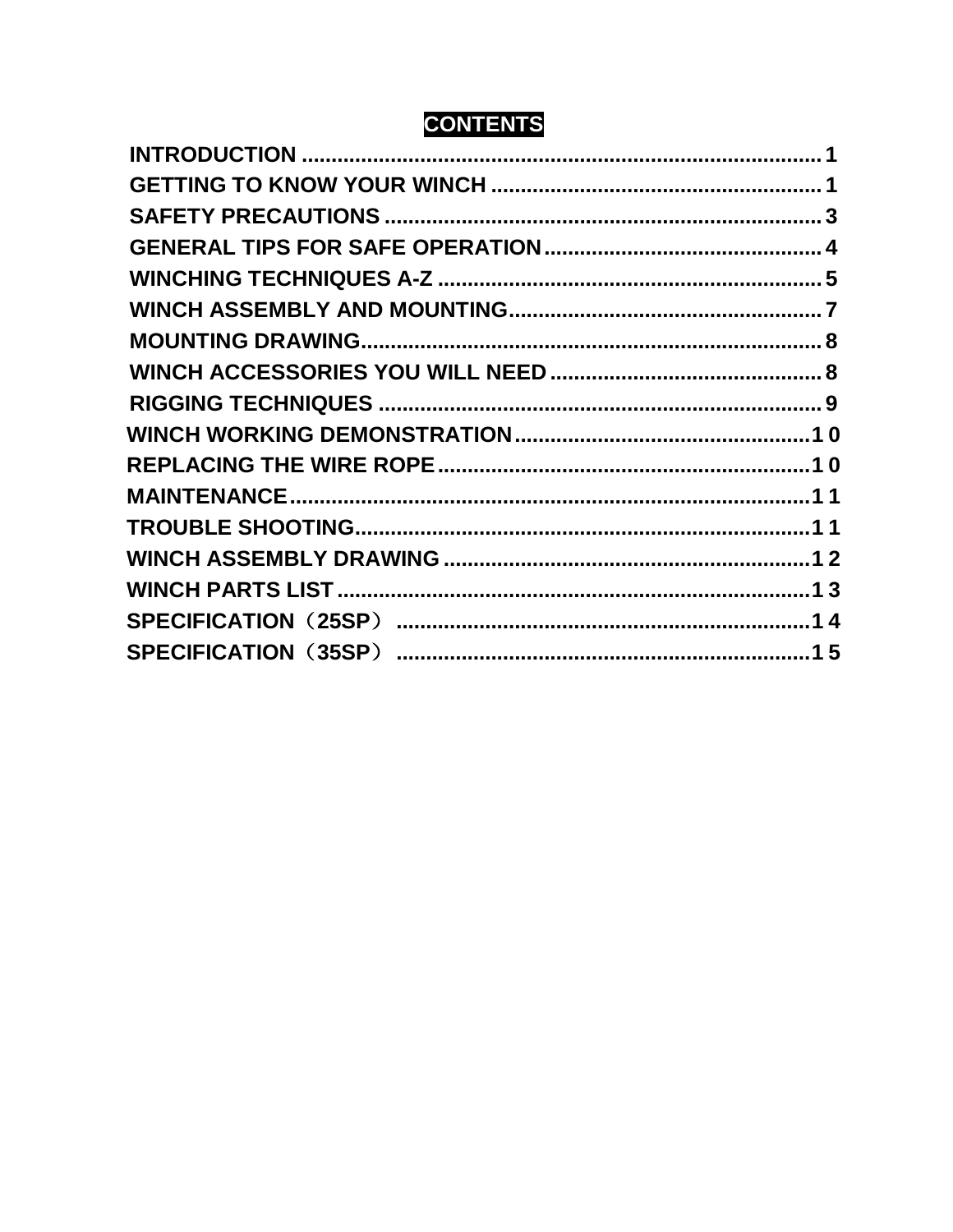## **INTRODUCTION**

Congratulations on your purchase of a high quality winch. We design and build winches to strict specifications and with proper use and maintenance should bring you years of satisfying service.

**WARNING** - Read, study and follow all instructions before operating this device. **Failure to heed these instructions may result in personal injury and/or property damage.** Your winch can develop tremendous pulling forces and if used unsafely or improperly could result in property damage, serious injury or death. Throughout this manual you will find the following symbols for caution, warning and danger. Pay particular attention to the notes preceded by these symbols as they are written for your safety. Ultimately, safe operation of this device rests with you, the operator.



**This indicates a potentially hazardous situation, which if not avoided, may result in minor or moderate injury. This notation is also used to alert you against unsafe practices.**

# **A** WARNING

**This indicates a potentially hazardous situation, which if not avoided, could result in death or serious injury.**

#### **GETTING TO KNOW YOUR WINCH**

Your winch is a powerful piece of machinery. It is important that you understand the basics of its operation and specifications so that when you need to use it, you can use it with confidence and safety. Below is a list of the components of your winch and their use. You should practice using your winch before you are in a situation where you need to use it.

- 1. Your winch is part of our new product line which has been engineered with several patented technologies.
- 2. Motor: Your motor is powered by a volt battery and provides power to the gear mechanism which turns the drum and winds the wire rope;
- 3. Winch Drum: The winch drum is the cylinder on which the wire rope is stored. It can feed out or wind in the rope using the remote winch switch.
- 4. Wire Rope (cable): Your winch has a galvanized aircraft cable designed specifically for load capacity of rated line pull. The wire rope feeds onto the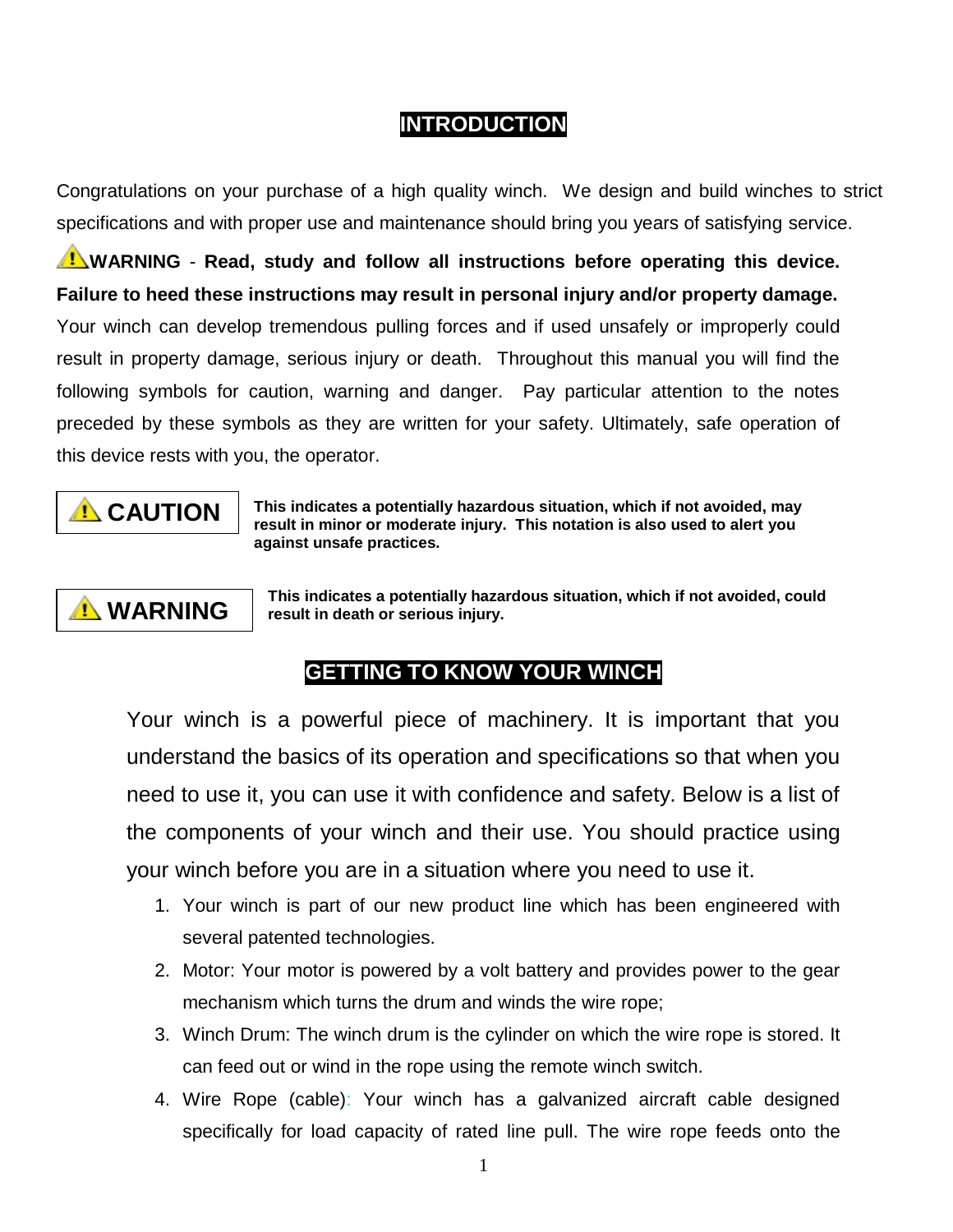drum in the "under wind" position through the roller fairlead and is looped at the end to accept the clevis hook pin.

- 5. Roller Fairlead: When using the winch at an angle the roller fairlead acts to guide the wire rope onto the drum and minimizes damage to the wire rope from abrasion on the winch mount or bumper.
- 6. Mechanic Gear System: The reduction gears convert the winch motor power into extreme pulling forces.
- 7. Braking System: Braking action is automatically applied to the winch drum when the winch motor is stopped and there is a load on the wire rope. A separate mechanical brake applies the braking action.
- 8. Control System: Your winch was made to provide you with the ability to use it in a variety of operations. The winch can be controlled by using the Power Cord/Switch Assembly or through a solenoid control box.
- 9. Free Spooling Clutch: The clutch allows the operator to manually disengage ("CLUTCH OUT") the spooling drum from the gear train, creating free spool. Engaging the clutch ("CLUTCH IN") locks the winch into the gear system.
- 10.Solenoid: Power from the vehicle battery flows through the weather-sealed switch before being directed to the winch motor.
- 11.Remote Switch: The power switch leads have a dual switch for powering in or powering out your winch drum. The remote switch allows you to stand clear of the wire rope when the winch is under load.
- 12.Wireless Remote Control: operates the winch from up to 50 feet away.
- 13.Universal Flat Bed Mounting Channel: Your winch could have been optionally supplied with a flat bed mounting channel that can be mounted to most flat surfaces such as trailers, step bumpers, truck beds, etc. The mounting channel also has holes to accept your roller fairlead.
- 14.Snatch Block: Your winch may be supplied with a snatch block that can double the pulling power of the winch, or change the pulling direction without damaging the wire rope. We recommend you to use double line and snatch block for pulling over 70% of the rated line pull.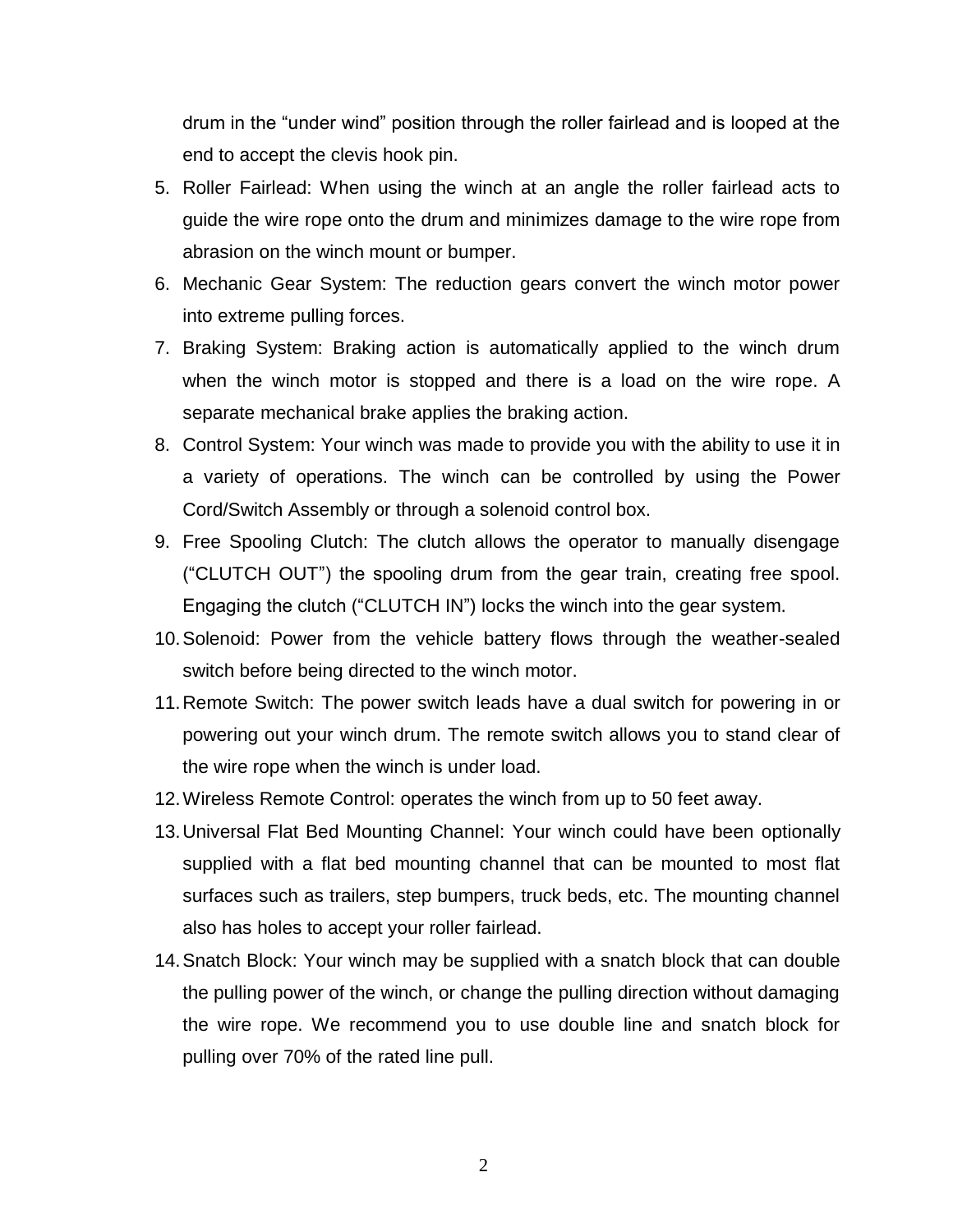## **SAFETY PRECAUTIONS**

# **WARNING**

**WARNING –** Do not exceed rated capacity shown in this table.

**WARNING** – Intermittent use only. Allow winch to cool between uses.

**WARNING** – Do not use winch to lift (vertically).

**WARNING –** Do not use winch to pull or move people in any way.

**WARNING –** NEVER cut, weld, or modify any part of the winch or cable.

**WARNING –** A minimum of five wraps of cable around the drum barrel is necessary for pulling and holding the rated load.

**WARNING** – Keep yourself and others a safe distance to the side of the cable when it is under tension.

**WARNING** – The wire rope may break before the motor stalls. For heavy loads at or near rated capacity, use a pulley block/snatch block to reduce the load on the wire rope.

**WARNING –** Never step over a cable, or go near a cable under load.

**WARNING** – Don't move the vehicle to pull a load (towing) on the winch cable. This could result in cable breakage.

**WARNING** – Disconnect the remote control and battery leads when not in use.

**WARNING** – Avoid "shock loads" by using the control switch intermittently to take up the slack in the wire rope. "Shock loads" can far exceed the rate capacity for the wire rope and drum.

**WARNING** – Do not exceed maximum line pull ratings shown on the tables.

**WARNING** – When re-spooling the cable ensure that the cable spools in the under-wind position with the cable entering the drum from the bottom, not the top. To spool correctly you should keep a slight load on the cable while using the remote button to draw in the cable. Walk toward the winch not allowing the cable to slide through your hands. Do not let your hands get within 12" of the winch while re-spooling. Turn off the winch and repeat the procedure until a few feet of cable is left. Disconnect the remote control and finish spooling by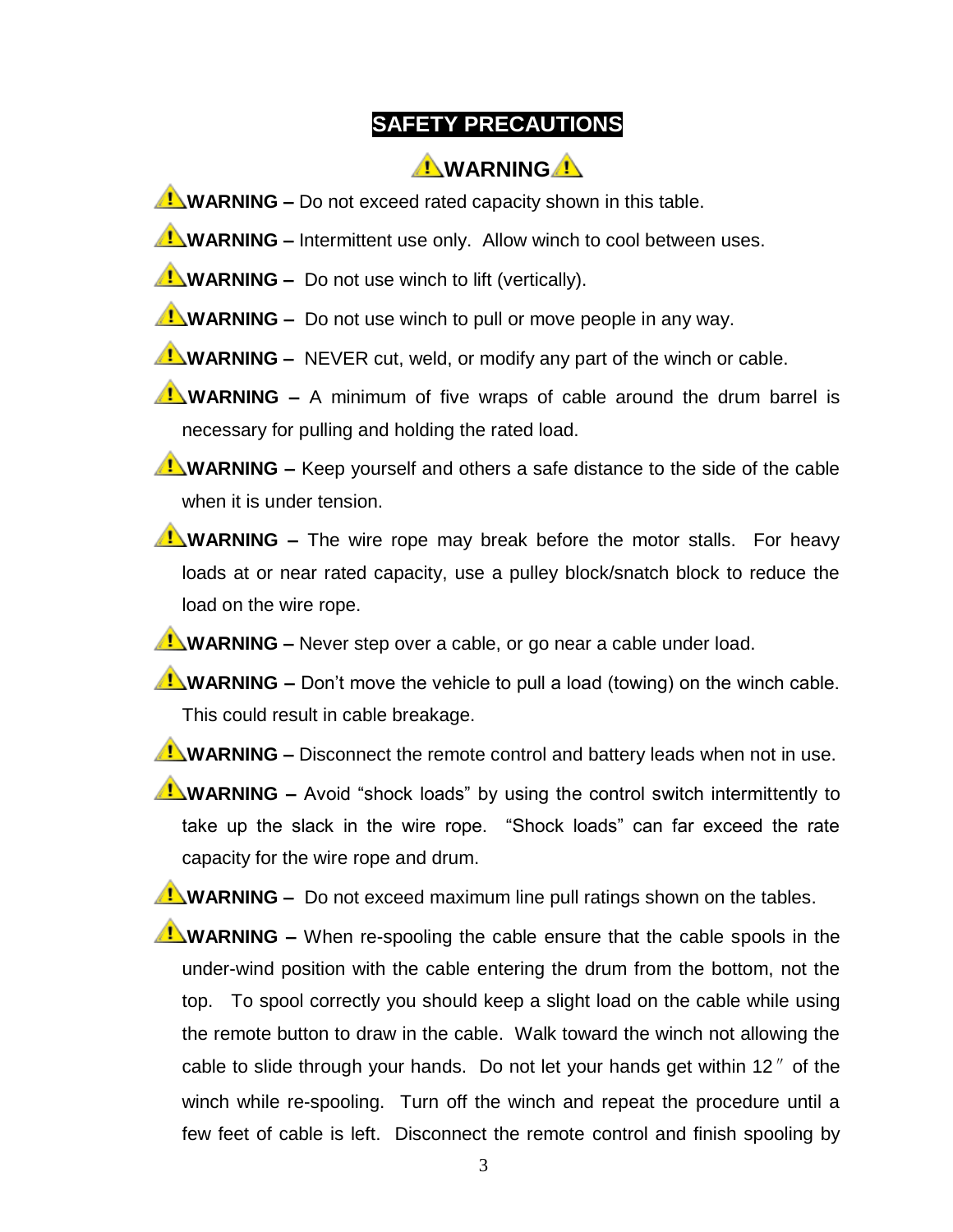hand. Do this by rotating the drum by hand with the clutch disengaged. Keep hands clear of the fairlead and drum while the winch is under power.

**1.** Do not use as a hoist. Do not use for overhead lifting.

**T** Failure to heed these warnings may result in personal injury and/or property damage.

**WARNING –** Use gloves to protect hands when handling the cable. Never let the cable slide through your hands.

**WARNING** – Never connect the cable back to itself. Apply blocks to the wheels of the vehicle when on an incline. Duration of winching pulls should be kept as short as possible. If the motor becomes uncomfortably hot to the touch, stop winching immediately and let it cool down for a few minutes. Do not pull for more than one minute at or near the rated load.

**CAUTION** – If the motor stalls do not maintain power to the winch. Electric winches are designed and made for intermittent use and should not be used in constant duty applications.

**CAUTION –** Never disengage the clutch when there is a load on the winch.

**CAUTION –** Use the hand saver hook when handling the hook for spooling or un-spooling the wire rope.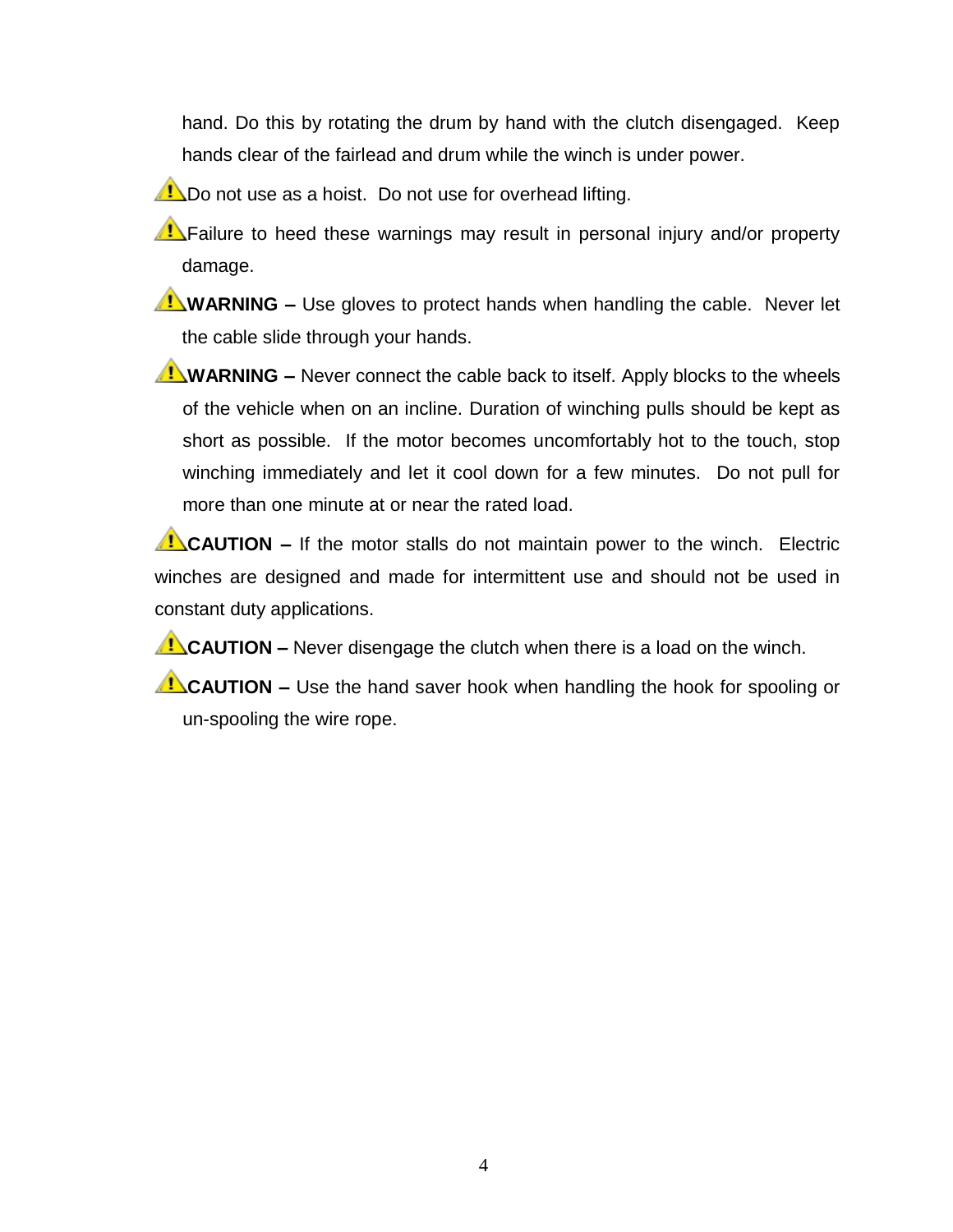#### **GENERAL TIPS FOR SAFE OPERATION**

- The winch and its all-derivative types are rated at rated capacity when spooling the first rope layer on the drum. Overloading can damage the winch/motor/ or wire rope. For loads over 70% of rated line pull, we recommend the use of the pulley block/snatch block to double the wire rope line. This will aid in two ways: It will reduce the number of rope layers on the drum and reduce the load on the wire rope by as much as 50%. When doubling the line back to the vehicle, attach it to the frame or other load bearing part.
- The vehicle engine should be kept running during operation of the winch to minimize battery drain and maximize power and speed of the winch. If the winch is used for a considerable amount of time with the engine off, the battery may be drained and too weak to restart the engine.
- Get to know your winch before you actually need to use it. We recommend that you set up a few test runs to familiarize yourself with rigging techniques, the sounds your winch makes under various loads, the way the cable spools on the drum, etc.
- Inspect the wire rope and equipment before each use. A frayed or damaged rope must be replaced immediately. Use only the manufacturer's replacement rope with the exact specifications.
- Inspect the winch installation and bolts to ensure that all bolts are tight.
- Never connect the cable back to itself. This will cause cable damage. Always use a snatch block, sling or chain of suitable strength.
- Store the remote control inside your vehicle in a safe place.
- Any winch that appears to be damaged in any way, is found to be worn, or operates abnormally shall be removed from service.
- Pull only on parts of the vehicle as specified by the vehicle manufacturer.
- Only attachments / adapters supplied by the manufacturer should be used.
- Before operating your winch, please test-run your winch in both directions. Ensure the drum turns completely two or three times and also ensure the winch is well-balanced and fully secure. Check that the clutch is engaged after testing to avoid unintended free spooling.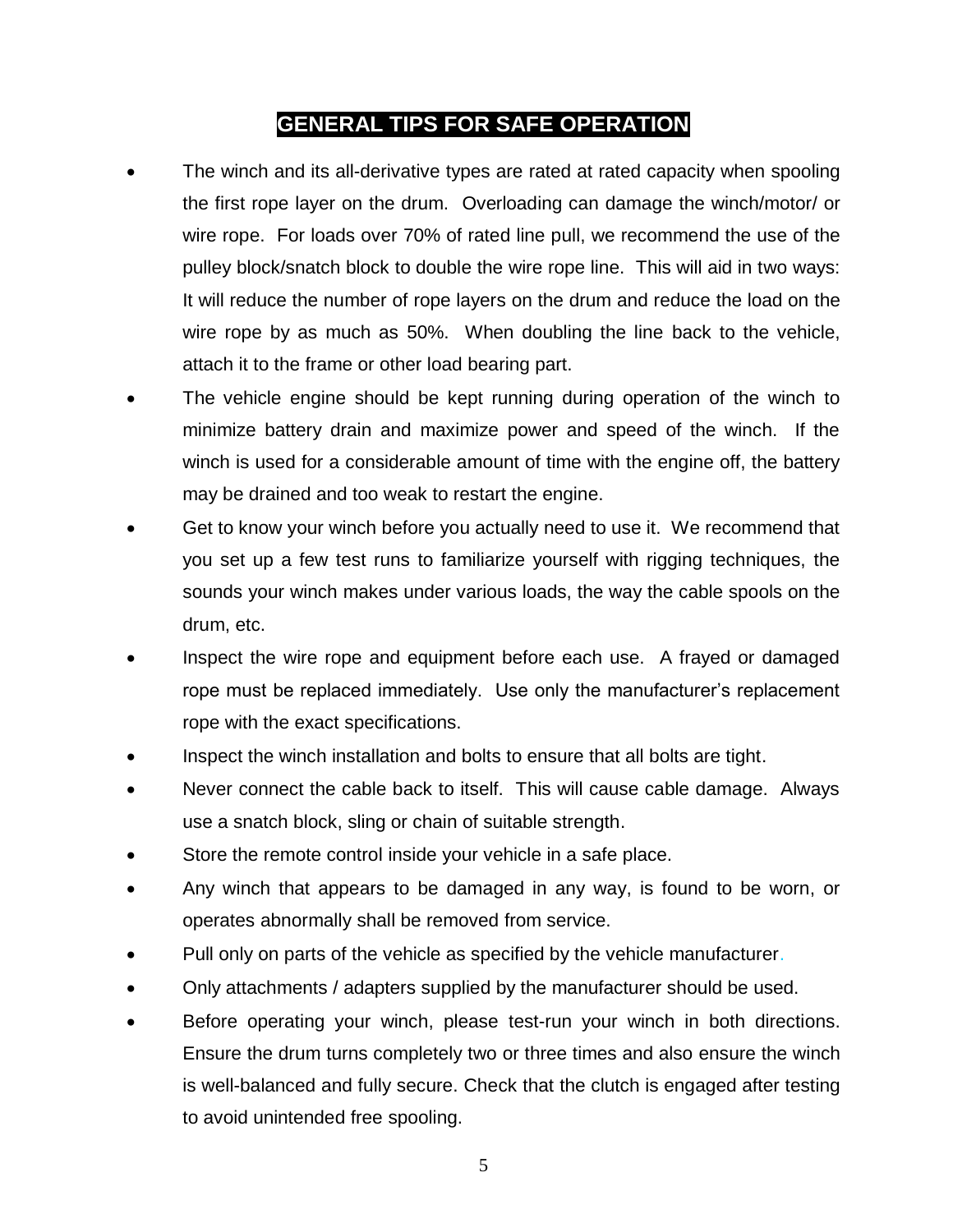## **WINCHING TECHNIQUES A-Z**

a. Take time to asses your situation and plan your pull.

b. Put on gloves to protect your hands.

c. Disengage the clutch to allow free-spooling and to save energy.

d. Attach the hand saver hook to the clevis hook.

e. Pull out the wire rope to your desired anchor point using the hand saver hook.

f. Secure the clevis hook to the anchor point: Sling, chain or snatch block. Do not attach the hook back onto the wire rope.

g. Engage the clutch.

.

h. Connect the remote control to the winch.

i. Start your engine to ensure power is being replenished to the battery.

j. Power in the wire rope, guiding the wire under tension, to draw up the slack in the wire. Once the wire is under tension stand well clear. Never step over the wire rope.

k. Disengage the clutch to allow free-spooling and to save energy.

l. Make sure there are at least 5 wraps of wire rope around the winch drum.

m. Drape a blanket or jacket over the wire rope approximately 5 to 6 feet from the hook. Open the hood for added protection.

n. Clear the area. Make sure all spectators are back and that no one is directly in front or behind the vehicle or anchor point.

o. Begin winching. Be sure that the wire rope is winding evenly and tightly around the drum. The vehicle that is being winched can be slowly driven to add assistance to the winching process. Avoid shock loads; keep the wire rope under tension.

p. The vehicle to be winched should be placed in neutral and the emergency brake released. Only release the brake pedal when under full tension. Avoid shock loads to the winch. This can damage the winch, rope and vehicle.

q. The winch is meant for intermittent use. Under full load with a single line rig do not power in for more than a minute without letting the motor cool down for a few minutes and then resume the winching operation.

r. The winching operation is complete once the vehicle is on stable ground and is able to drive under its own power.

6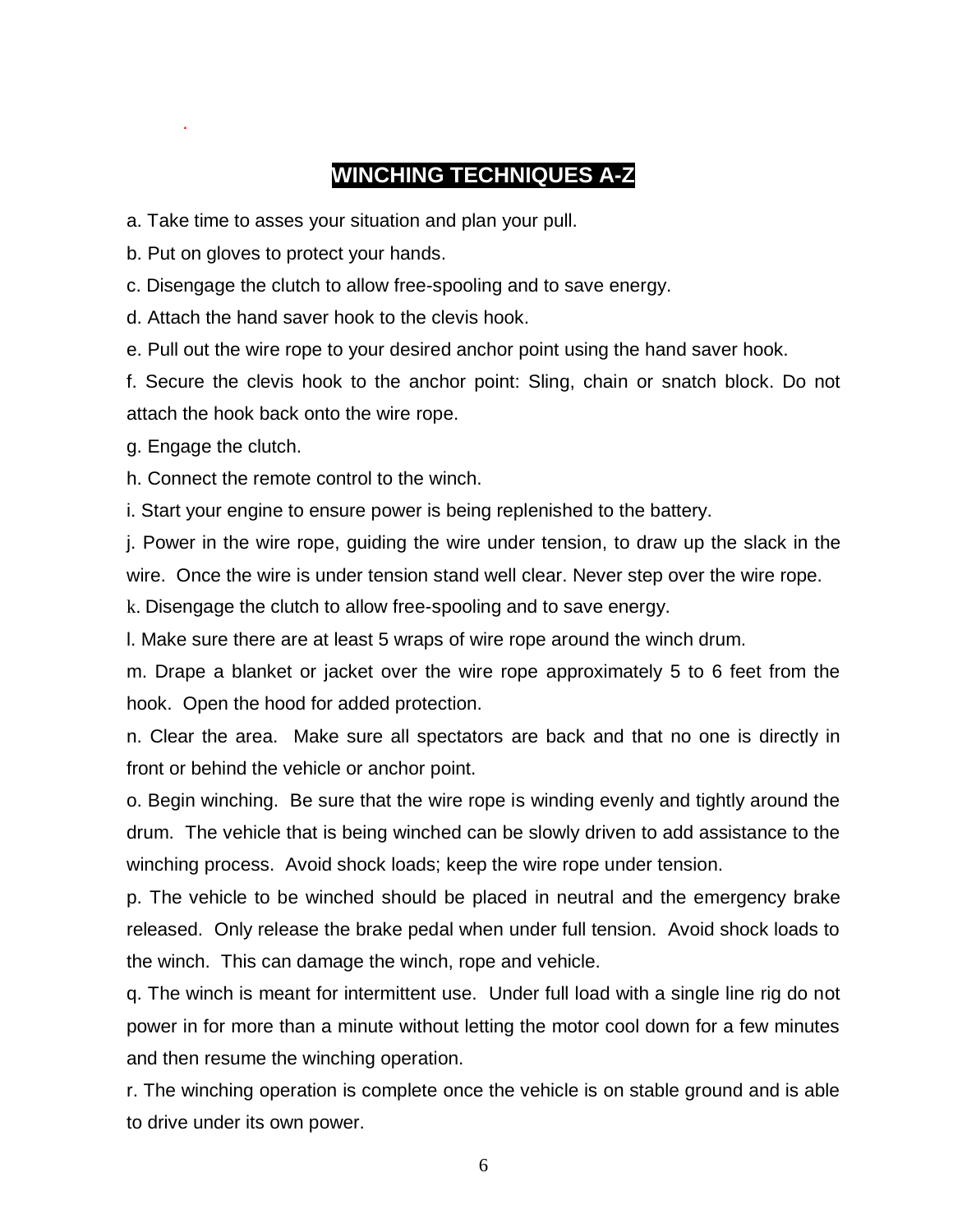s. Secure the vehicle. Be sure to set the brakes and place the vehicle in park.

t. Release the tension on the wire rope. The winch is not meant to hold the vehicle for long periods of time.

u. Disconnect the wire rope from the anchor.

v. Rewind the wire rope. Make sure that any wire already on the drum has spooled tightly and neatly. If not, draw out the wire and re-spool from where the rope is tight.

w. Keep your hands clear of the winch drum and fairlead as the wire rope is being drawn in.

x. Secure the hook and hook strap.

y. Disconnect the remote control and store in a clean, dry place.

z. Clean and inspect connections and mounting hardware for next winching operation.

## **WINCH ASSEMBLY AND MOUNTING**

- 1. Your winch is designed with a bolt pattern that is standard in this class of winch. Many winch mounting kits are available that utilize this bolt pattern for the popular vehicles and mounting channels. If you utilize the mounting channel you must ensure that it is mounted on a flat surface so that the three major sections (motor, drum and gear housing) are properly aligned. Proper alignment of the winch will allow even distribution of the full rated load.
- 2. Start by connecting the roller fairlead to the mounting channel using 2 each of the cap screw assembly. (Make sure the screw is placed through the mounting channel and roller fairlead from inside the channel. This will allow enough clearance for the winch to be placed in the channel without obstruction.)
- 3. Assemble the winch to the mounting channel by first pulling and releasing the clutch knob to "CLUTCH OUT" position. Pull out a few inches of cable from the drum and feed the wire loop through the opening in the front of the mounting channel and roller fairlead. Now, using the remaining cap screws assembly secure the winch to the mounting channel.
- 4. Connect the battery and motor leads as the drawing above. Keep in mind that every type of winch is different to each other.

 $\triangle$  CAUTION – Batteries contain gases which are flammable and explosive. Wear eye protection during installation and remove all jewelry. Do not lean over battery while making connections.

5. Assemble the clevis hook to the cable. Take off the pin from the clevis hook, connect the clevis hook to the cable and mount the pin back to the clevis Hook.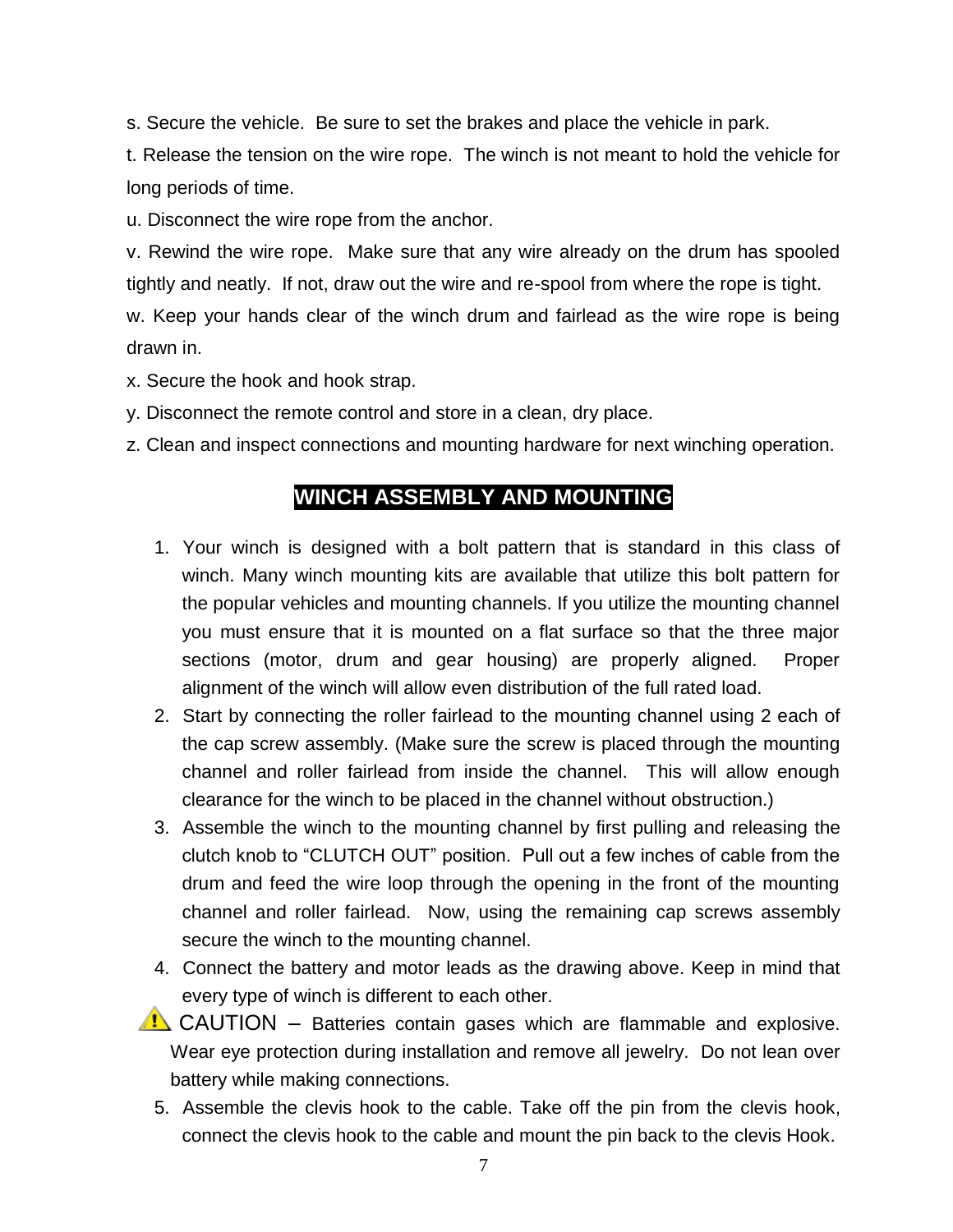- 6. Always use the hand saver when free-spooling and re-spooling the wire rope. Using the hand saver keeps your hands and fingers away from the drum.
- 7. Check for proper drum rotation. Pull and turn the clutch knob to the "CLUTCH OUT" position. Pull out some cable from the drum, and then turn the clutch knob to the "CLUTCH IN" position to engage the gears. Press the cable out button on the power switch. If the drum is turning and releasing more cable, then your connections are accurate. If the drum is turning and collecting more cable, then reverse the leads on the motor. Repeat and check rotation.

## **MOUNTING DRAWING**



#### **The mounting drawing**

#### **WINCH ACCESSORIES YOU WILL NEED**

#### *NOT INCLUDED WITH YOUR WINCH*

Gloves – For handling the wire rope and hook strap.

Anchor Strap/Chain – Tree saver anchor straps are made of high quality nylon with high tensile strengths from 5,000lbs to 10,000lbs.

Heavy Blanket – place on the cable to absorb energy should the wire rope break.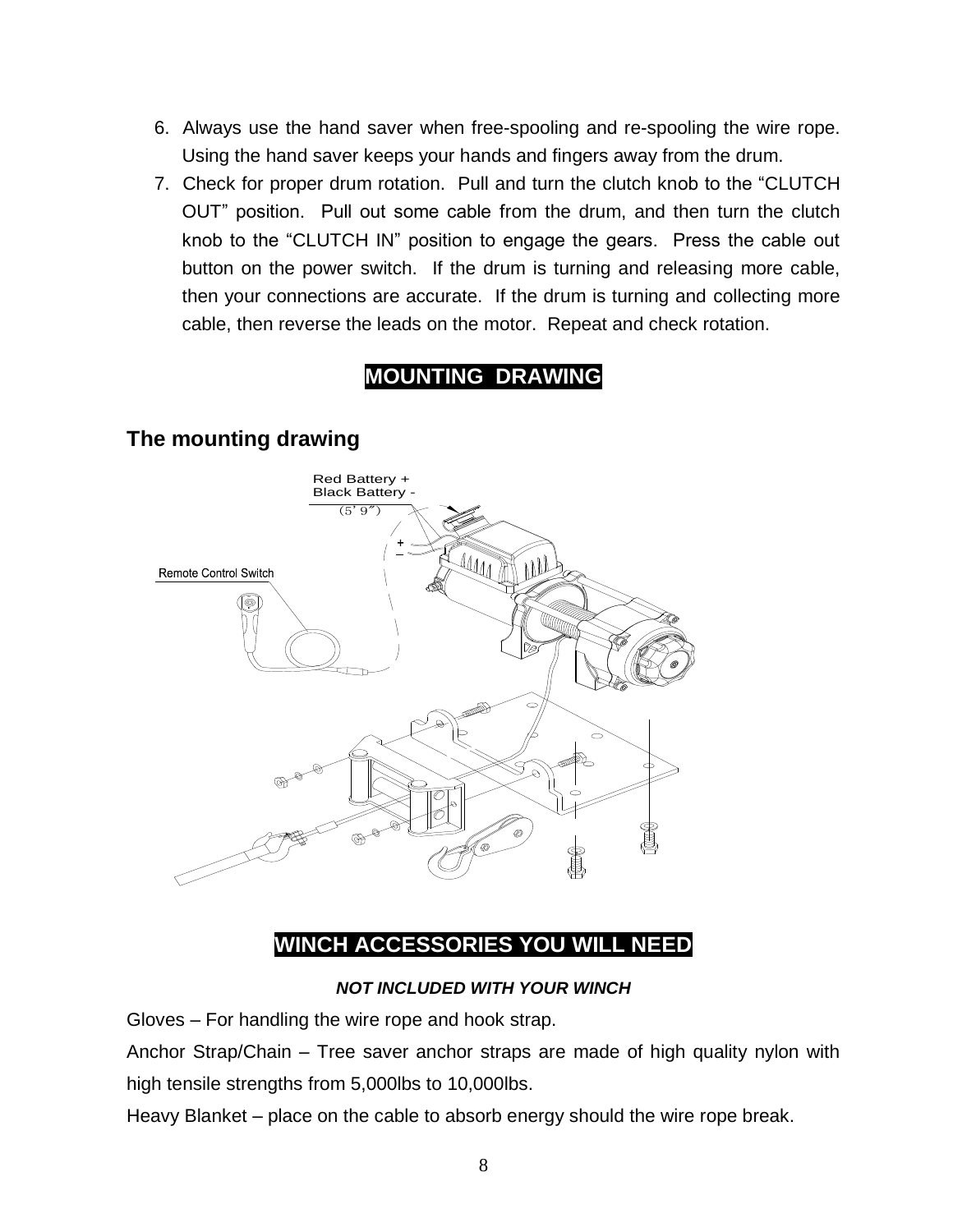## **RIGGING TECHNIQUES**

#### **Self-Recovery**



Locate a suitable anchor such as a strong tree trunk or boulder.

Always use a sling as an anchor point. **ALCAUTION** Do not attach the clevis hook back onto the cable as this could cause damage to the cable. As shown in Fig 3.1



**CAUTION** Do not winch from an acute angle as the wire rope will pile up on one side of the drum causing damage to wire rope and the winch. Fig 3.2

Short pulls from an angle can be used to straighten the vehicle. Long pulls should be done with the wire rope at a 90° angle to the winch/vehicle.



When pulling a heavy load, place a blanket or jacket over the wire rope five or six feet from the hook. In the event of a broken cable it will dampen the snap back. For additional protection open the hood of the vehicle as shown in Fig 3.3



For pulls over 70% rated line pull, we recommend the use of the snatch block/pulley block to double line the wire rope. Fig 3.4 This reduces the load on the winch and the strain on the rope by up to 50% depending on the included angle.



**A** WARNING - Never use your winch for overhead hoisting or for lifting people or moving people.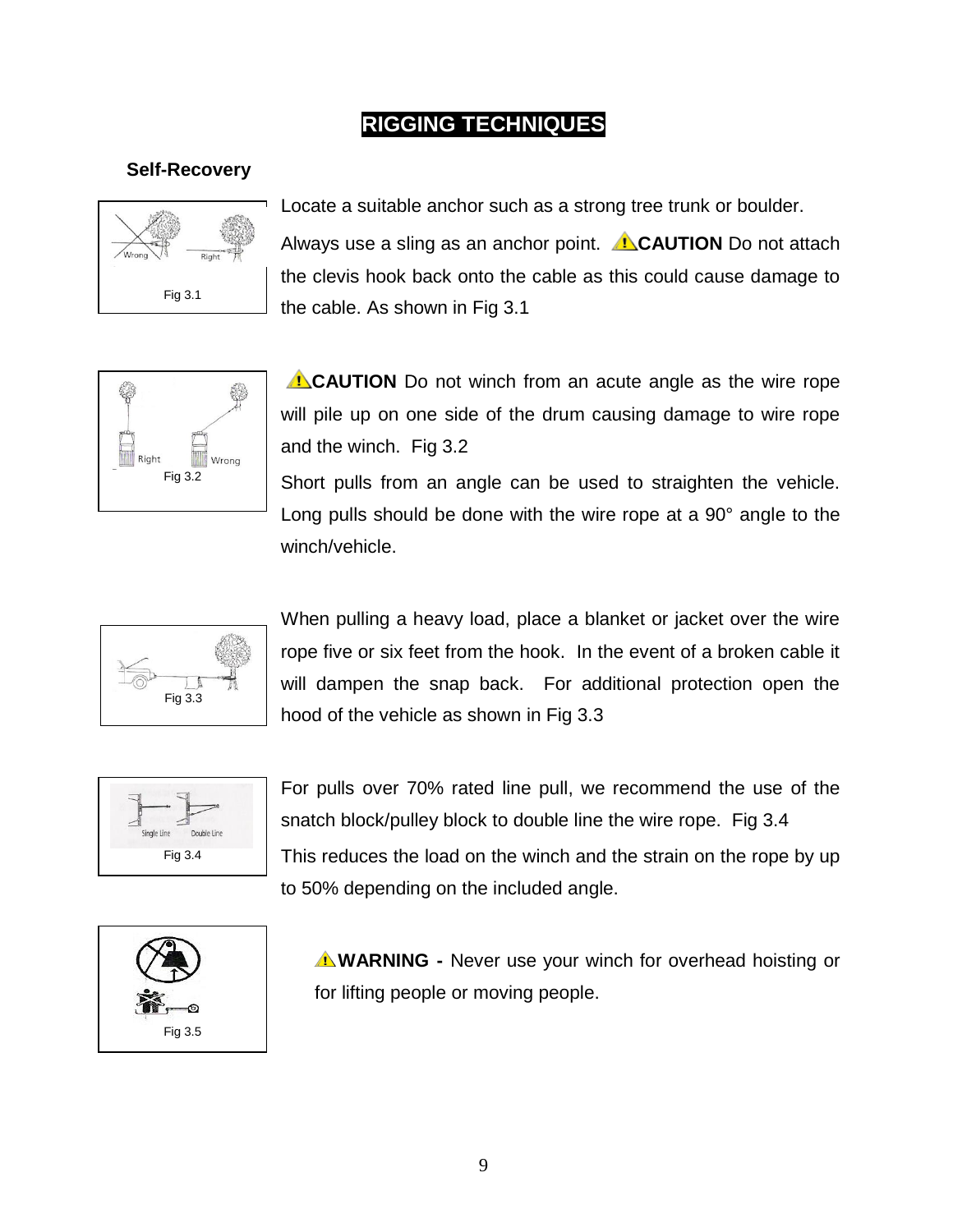## **WINCH WORKING DEMONSTRATION**

- 1. Disengage the clutch by turning the clutch to the "CLUTCH OUT" position.
- 2. Grab the cable assembly (Part# SP0350008) and pull the cable to the desired length, then attach to item being pulled.

**Caution:** Always leave at least five turns of cable on the drum; Review winch safety warnings and precautions on page 2、3 before continuing.

- 3. Re-engage the clutch by turning the clutch handle to the "CLUTCH IN" position, as you need.
- 4. Insert the switch assembly connector onto the control box.
- 5. Test-run the winch in each direction for one or two seconds.
- 6. While standing to the side of the tow path, hold and operate the switch assembly supplied. Wait until the motor stops before reversing directions.
- 7. When the pulling is complete, remove the switch assembly from the female connector of the directional valve and replace the female connectors cover.
- Note: For D style winch, the winch operation is controlled directly, not through the control box.

# **REPLACING THE WIRE ROPE**

If the wire rope has become worn or is beginning to show signs of fraying, it must be replaced before being used again.

- 1. Turn the clutch to the "CLUTCH OUT" position.
- 2. Extend cable assembly to its full length. Note how the existing cable is connected to the drum.
- 3. Remove old cable assembly and attach new one in just the same way as the old cable was connected to the drum. Insert the end of the new rope and secure the screw M6x8(Part# SP0350008).
- 4. Ensure that the new cable wraps in the same rotation direction as the old one. The cable should leave from under the drum.
- 5. Turn clutch to the "CLUTCH IN" position.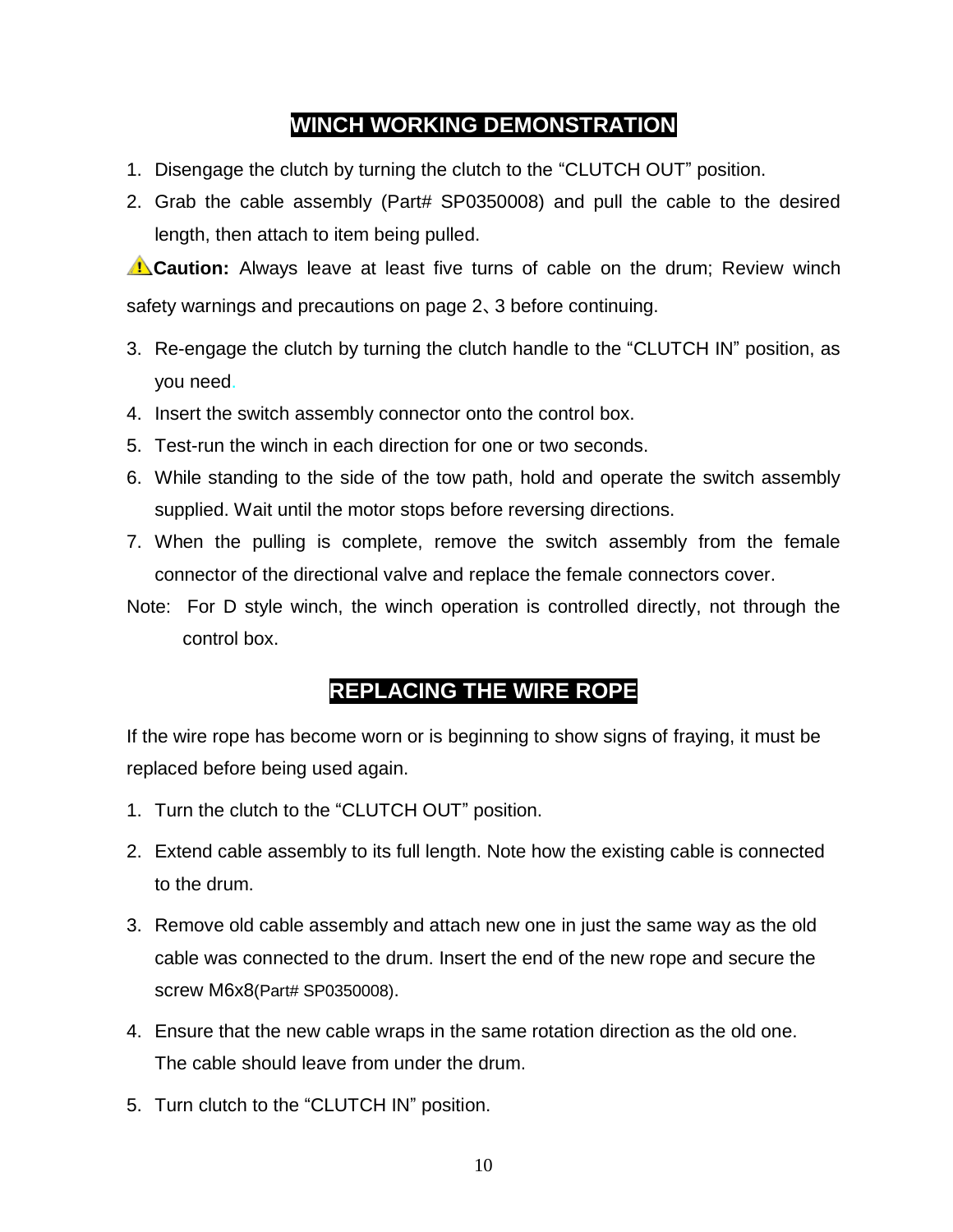6. Retract Cable Assembly onto drum, first five wraps being careful not to allow kinking, then winch cable must be wound onto the drum under a load of at least 10% of the rated line pull.

**WARNING** - Only replace the wire rope with the identical replacement part recommended by the manufacturer.

# **1. MAINTENANCE**

- 1. Periodically check the tightness of mounting bolts and electrical connections. Remove all dirt or corrosion and always keep clean.
- 2. Do not attempt to disassemble the gearbox.
- 3. The gearbox has been lubricated using a high temperature lithium grease and is sealed at the factory. No internal lubrication is required.

| <b>SYMPTOM</b>                                  | <b>POSSIBLE CAUSE</b>                                                             | <b>SUGGESTED ACTION</b>                                                                                                                          |
|-------------------------------------------------|-----------------------------------------------------------------------------------|--------------------------------------------------------------------------------------------------------------------------------------------------|
| Motor does not<br>turn on                       | -Switch Assembly not<br>connected properly<br>-Loose battery cable<br>connections | -Insert Switch Assembly all the way into<br>the connector.<br>-Tighten nuts on all cable connections.                                            |
|                                                 | -Defective Switch<br>Assembly                                                     | -Replace Switch Assembly.                                                                                                                        |
|                                                 | -Defective motor                                                                  | -Check for voltage at armature port with<br>switch pressed. If voltage is present,<br>replace motor.                                             |
|                                                 | -Water has entered motor                                                          | -Allow to drain and dry. Run in short<br>bursts without load until completely dry.                                                               |
| Motor runs but<br>cable drum does<br>not turn   | -Clutch not engaged                                                               | -Turn clutch to the "In" position. If problem<br>persists, a qualified technician needs to<br>check and repair.                                  |
| Motor runs slowly<br>or without normal<br>power | -Insufficient current or<br>voltage                                               | -Battery weak recharge. Run winch with<br>vehicle motor running.<br>-Loose or corroded battery cable<br>connections. Clean, tighten, or replace. |
| Motor overheating                               | -Winch running time too<br>long                                                   | -Allow winch to cool down periodically.                                                                                                          |
| Motor runs in one<br>direction only             | -Defective Switch<br>Assembly                                                     | -Loose or corroded battery cable or motor<br>cable connections. Clean and tighten.<br>-Repair or replace switch assembly.                        |

# **TROUBLE SHOOTING**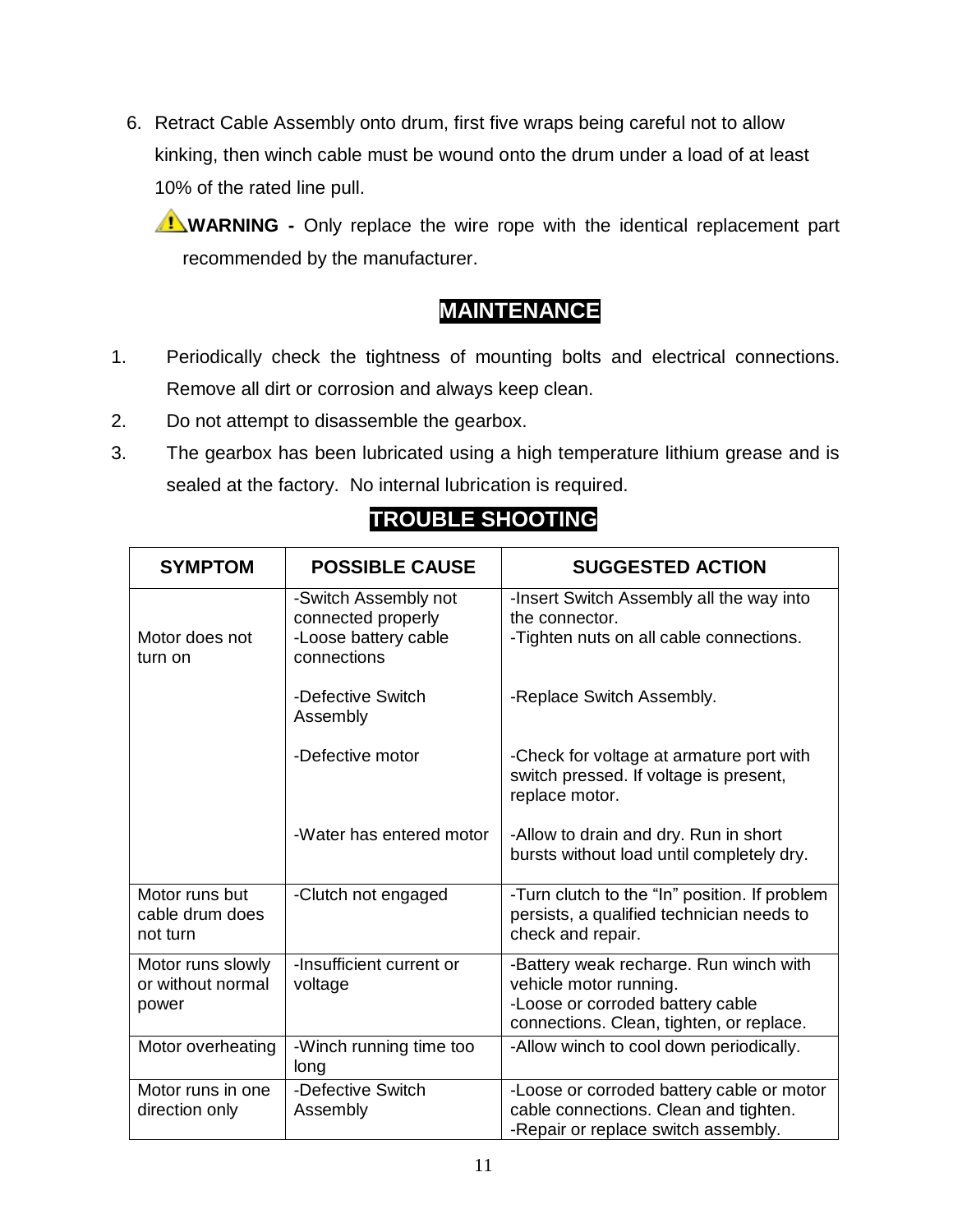# **WINCH ASSEMBLY DRAWING**

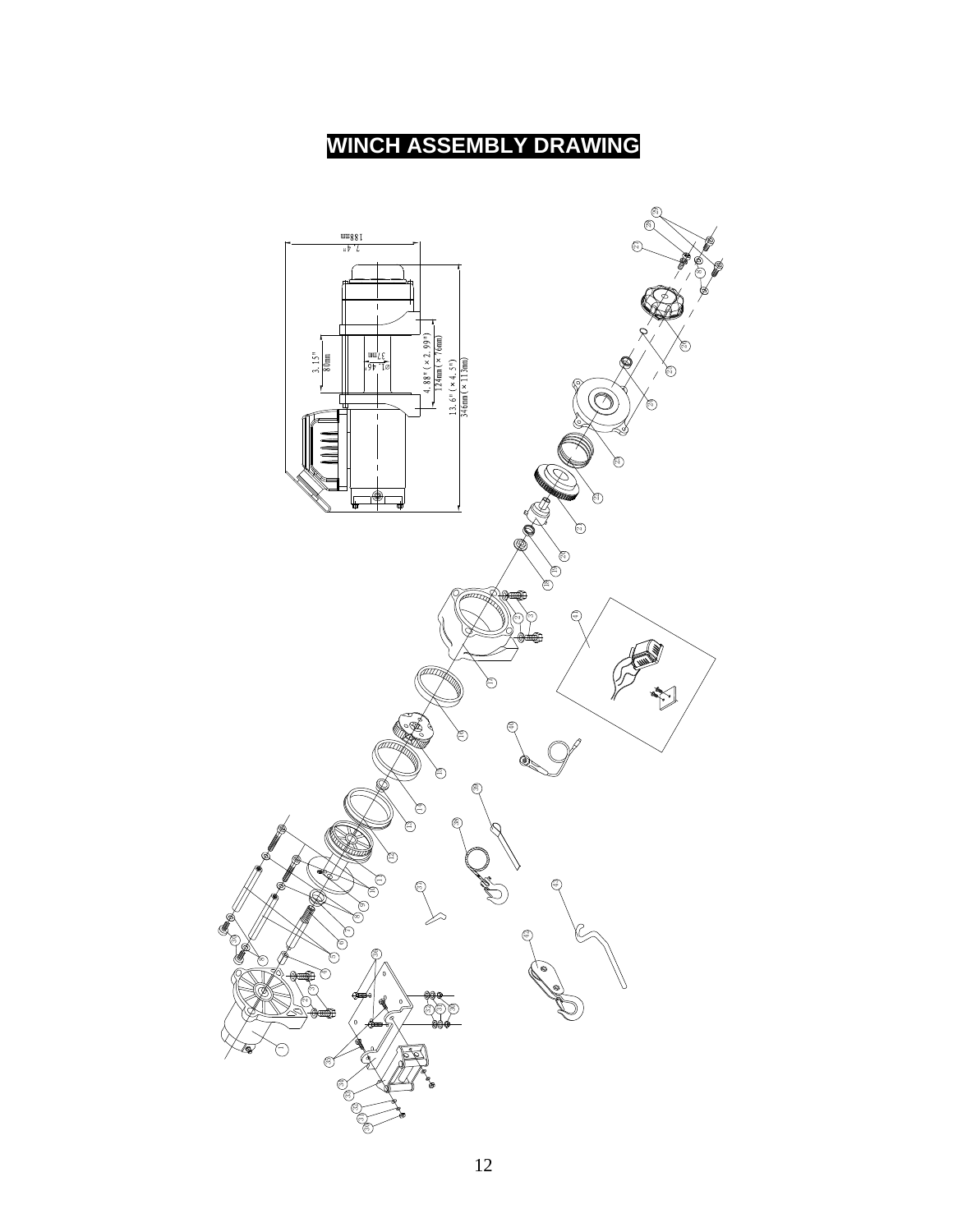# **WINCH PARTS LIST**

| No.                     | Part#     | Qty                     | Description                       | Remark                      |
|-------------------------|-----------|-------------------------|-----------------------------------|-----------------------------|
|                         | SP0250100 | 1                       | <b>Motor Assembly</b>             | Used in 25SP                |
| 1                       | SP0350100 | 1                       | <b>Motor Assembly</b>             | Used in 35SP                |
| $\overline{2}$          | SP0350001 | 4                       | Locking Washer $\Phi$ 8           |                             |
| $\overline{3}$          | SP0350002 | $\overline{\mathbf{4}}$ | Cap Screw M8 x 15                 |                             |
| $\overline{\mathbf{4}}$ | SP0350003 | 1                       | <b>Transition Shaft</b>           |                             |
| $\overline{5}$          | SP0350004 | $\overline{2}$          | <b>Tie Bar</b>                    |                             |
| 6                       | SP0350005 | 1                       | Hexagonal Shaft                   |                             |
| $\overline{7}$          | SP0350006 | $\mathbf 1$             | Front Bush Drum                   |                             |
| 8                       | SP0350007 | 6                       | Spring Washer $\overline{\Phi 6}$ |                             |
| $\boldsymbol{9}$        | SP0350008 | 1                       | Screw M6 x 8                      |                             |
| 10                      | SP0350009 | $\overline{2}$          | Cap Screw M6 x 70                 |                             |
| 11                      | SP0350010 | 1                       | Drum                              |                             |
| 12                      | SP0350011 | 1                       | Rear Bush Drum                    |                             |
| 13                      | SP0350012 | 1                       | <b>Front Thrust Washer</b>        |                             |
| 14                      | SP0350013 | 1                       | <b>Gear Ring Output</b>           |                             |
| 15                      | SP0350200 | 1                       | Gear Carrier Assembly             |                             |
| 16                      | SP0350014 | 1                       | Gear Ring                         |                             |
| 17                      | SP0350015 | 1                       | Gear Housing / End Bearing        |                             |
| 18                      | SP0350016 | 1                       | <b>Bearing Holder</b>             |                             |
| 19                      | SP0350017 | 1                       | <b>Roller Bearing</b>             |                             |
| 20                      | SP0350018 | 1                       | Clutch axes                       |                             |
| 21                      | SP0350019 | 1                       | Cam Clutch Gear                   |                             |
| 22                      | SP0350020 | 1                       | Spring                            |                             |
| 23                      | SP0350021 | 1                       | <b>Cover Clutch Housing</b>       |                             |
| 24                      | SP0350022 | 1                       | <b>Roller Bearing</b>             |                             |
| 25                      | SP0350023 | 1                       | <b>Elastic Collar</b>             |                             |
| 26                      | SP0350024 | 1                       | <b>Clutch Handle</b>              |                             |
| 27                      | SP0350025 | 1                       | Locking Washer $\Phi$ 5           |                             |
| 28                      | SP0350026 | 1                       | Cap Screw M5 x 12                 |                             |
| 29                      | SP0350027 | 4                       | Cap Screw M6 x 25                 |                             |
| 30                      | SP0350028 | 4                       | Hex Flange Nut M8                 |                             |
| 31                      | SP0350029 | 4                       | Locking Washer $\Phi$ 8           |                             |
| 32                      | SP0350030 | $\overline{4}$          | Thick Flat Washer $\Phi$ 8        |                             |
| 33                      | SP0350300 | 1                       | <b>Roller Fairlead</b>            |                             |
| 34                      | SP0350031 | 1                       | <b>Mounting Channel</b>           |                             |
| 35                      | SP0350032 | $\overline{2}$          | Cap Screw M8 x 20                 |                             |
| 36                      | SP0350033 | 2                       | Cap Screw M8 x35                  |                             |
| 37                      | SP0350034 | $\overline{c}$          | <b>Terminal Protector</b>         |                             |
|                         | SP0250400 | $\mathbf 1$             | Cable Assembly (Used in 25SP)     | SYNTHETIC ROPE 5MM X 14M BY |
| 38                      | SP0350400 | $\mathbf 1$             | Cable Assembly (Used in 35SP)     | <b>CHOICE</b>               |
| 39                      | SP0350035 | 1                       | <b>Strap</b>                      |                             |
| 40                      | SP0350500 | 1                       | Remote Control Switch (RC10)      |                             |
| 41                      | SP0350600 | $\mathbf 1$             | U Type Control Box                |                             |
| 42                      | SP0350700 | 1                       | Snatch Block                      |                             |
| 43                      | SP0350036 | 1                       | Hand Saver Bar                    |                             |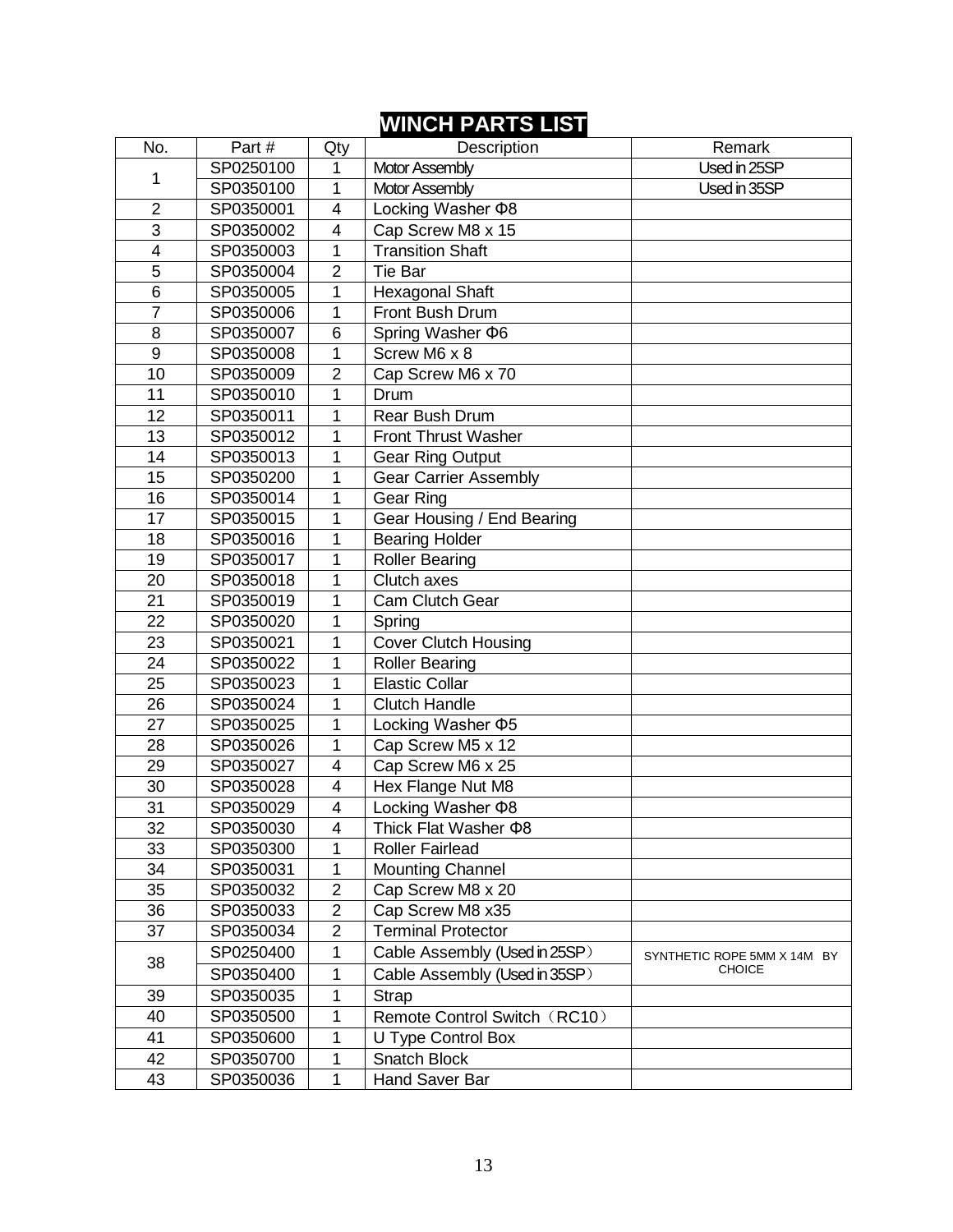# **SPECIFICATION**(**2500LBS**)

| Rated line pull             | 2500 lbs (1134 kgs)                                                                                  |
|-----------------------------|------------------------------------------------------------------------------------------------------|
| Motor: permanent magnet     | 12V:Input: 1.9 kW/ 2.6hp; Output: 0.8 kW/ 1.1hp<br>24V:Input: 2.4 kW / 3.2hp; Output: 0.9 kW / 1.2hp |
| Gear reduction ratio        | 170:1                                                                                                |
| Cable (Dia. $\times$ L)     | $\varnothing$ 3/16" $\times$ 45.9' ( $\varnothing$ 4.8mm $\times$ 14.0m)                             |
| Drum size (Dia. $\times$ L) | $\varnothing$ 1.46" $\times$ 3.15" ( $\varnothing$ 37mm $\times$ 80 mm)                              |
| Mounting bolt pattern       | 3.13" (79.5 mm) 2-M8                                                                                 |
| <b>Item</b>                 | 25SPS 25SPA                                                                                          |
| Overall dimensions          | $13.6" \times 4.5" \times 7.4"$                                                                      |
| $(L \times W \times H)$     | $346$ mm $\times$ 113mm $\times$ 188mm                                                               |
| Net weight                  | 20.5                                                                                                 |
| $\mathsf{lbs}(\mathsf{kg})$ | 9.3                                                                                                  |

# **Pull, Speed, Amperes, Volts (First layer):**

| Line Pull  | Line Speed ft/min (m/min) |               |               | Current A |
|------------|---------------------------|---------------|---------------|-----------|
| Ibs (kgS)  | 12V DC                    | <b>24V DC</b> | <b>12V DC</b> | 24V DC    |
| 0          | 14.1(4.3)                 | 10.5(3.2)     | 20            | 16        |
| 500(227)   | 9.8(3.0)                  | 10.2(3.1)     | 55            | 35        |
| 1500(680)  | 7.5(2.3)                  | 9.2(2.8)      | 95            | 65        |
| 2500(1134) | 4.3(1.3)                  | 8.2(2.5)      | 160           | 100       |

# **Line Pull And Rope Capacity In Layer**

| Layer | Rated line pull lbs (kgs) | Total rope on the drum ft (m) |
|-------|---------------------------|-------------------------------|
|       | 2500(1134)                | 6.9(2.1)                      |
| 2     | 2033(922)                 | 15.1(4.6)                     |
| 3     | 1713(777)                 | 24.3(7.4)                     |
| 4     | 1480(671)                 | 34.1(10.4)                    |
| 5     | 1303(591)                 | 45.9(14.0)                    |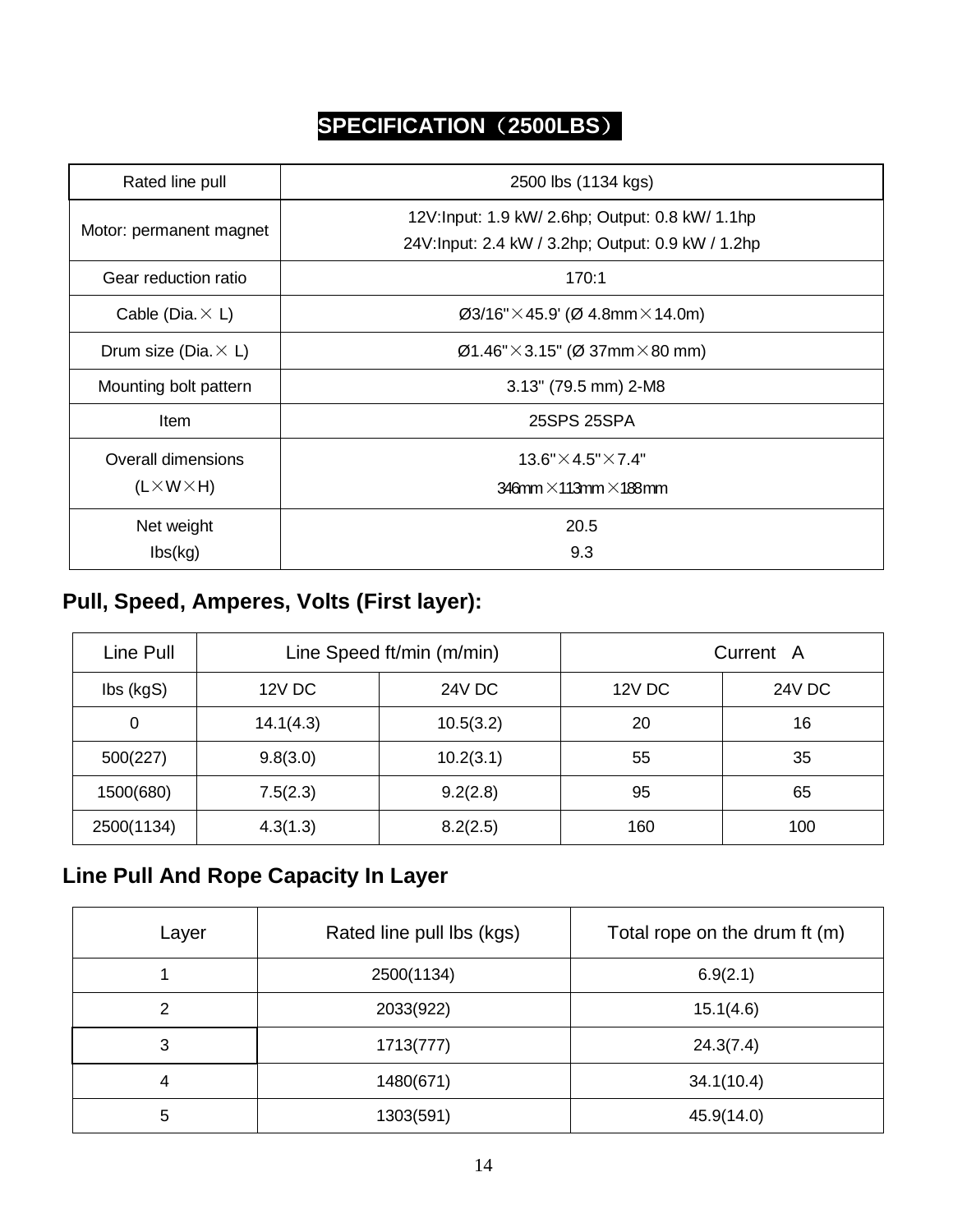# **SPECIFICATION**(**3500LBS**)

| Rated line pull             | 3500 lbs (1588 kgs)                                                                                    |
|-----------------------------|--------------------------------------------------------------------------------------------------------|
| Motor: permanent magnet     | 12V: Input: 2.4kW / 3.2hp; Output: 1.0 kW / 1.3hp<br>24V: Input: 2.9 kW / 3.9hp; Output: 1.2KW / 1.6hp |
| Gear reduction ratio        | 170:1                                                                                                  |
| Cable (Dia. $\times$ L)     | $\varnothing$ 7/32" $\times$ 42.0' ( $\varnothing$ 5.4mm $\times$ 12.8m)                               |
| Drum size (Dia. $\times$ L) | $\varnothing$ 1.46" $\times$ 3.15" ( $\varnothing$ 37mm $\times$ 80 mm)                                |
| Mounting bolt pattern       | 3.13" (79.5 mm) 2-M8                                                                                   |
| Item                        | 35SPS 35SPA                                                                                            |
| Overall dimensions          | $13.6" \times 4.5" \times 7.4"$                                                                        |
| $(L \times W \times H)$     | $346$ mm $\times$ 113mm $\times$ 188mm                                                                 |
| Net weight                  | 22.0                                                                                                   |
| $\mathsf{lbs}(\mathsf{kg})$ | 10.0                                                                                                   |

# **Pull, Speed, Amperes, Volts (First layer):**

| Line Pull  | Line Speed ft/min(m/min) |           |        | Current A |
|------------|--------------------------|-----------|--------|-----------|
| lbs (kgs)  | <b>12V DC</b>            | 24V DC    | 12V DC | 24V DC    |
| 0          | 10.5(3.2)                | 10.5(3.2) | 20     | 16        |
| 1000(454)  | 8.9(2.7)                 | 9.5(2.9)  | 75     | 40        |
| 2000(907)  | 7.5(2.3)                 | 8.9(2.7)  | 130    | 75        |
| 3500(1588) | 4.6(1.4)                 | 7.5(2.3)  | 200    | 120       |

# **Line Pull And Rope Capacity In Layer**

| Lay of wire rope | Rated line pull lbs (kgs) | Total rope on the drum ft (m) |
|------------------|---------------------------|-------------------------------|
|                  | 3500(1588)                | 5.9(1.8)                      |
| 2                | 2789(1265)                | 13.5(4.1)                     |
| 3                | 2319(1052)                | 22.0(6.7)                     |
| $\overline{4}$   | 1984 (900)                | 31.2(9.5)                     |
| 5                | 1733 (786)                | 42.0(12.8)                    |